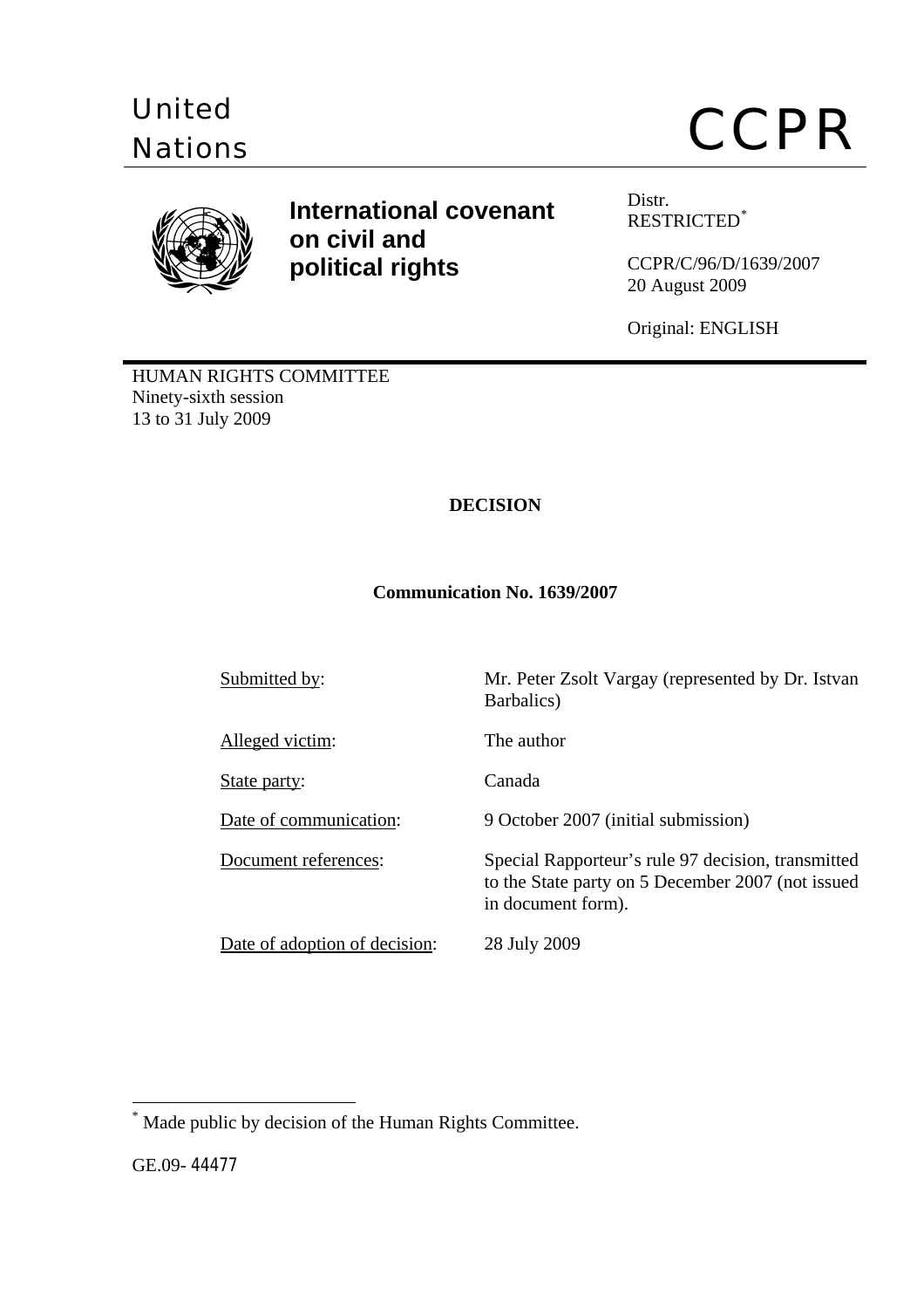*Subject matter:* Pleadings struck in family law proceeding for child custody.

 *Substantive issue:* Unfair trial; discrimination; child protection; servitude; freedom of expression; freedom of thought and religion; equality of spouses.

 *Procedural issues:* exhaustion of domestic remedies; non substantiation of claims.

 *Articles of the Covenant:* 2 paragraph 3; 8 paragraph 2; 14 paragraph 1; 18 paragraph 2 and 4; 19 paragraph 2; 23 paragraph 4; 26

 *Articles of the Optional Protocol:* 2 and 5 paragraph 2 (b).

# [ANNEX]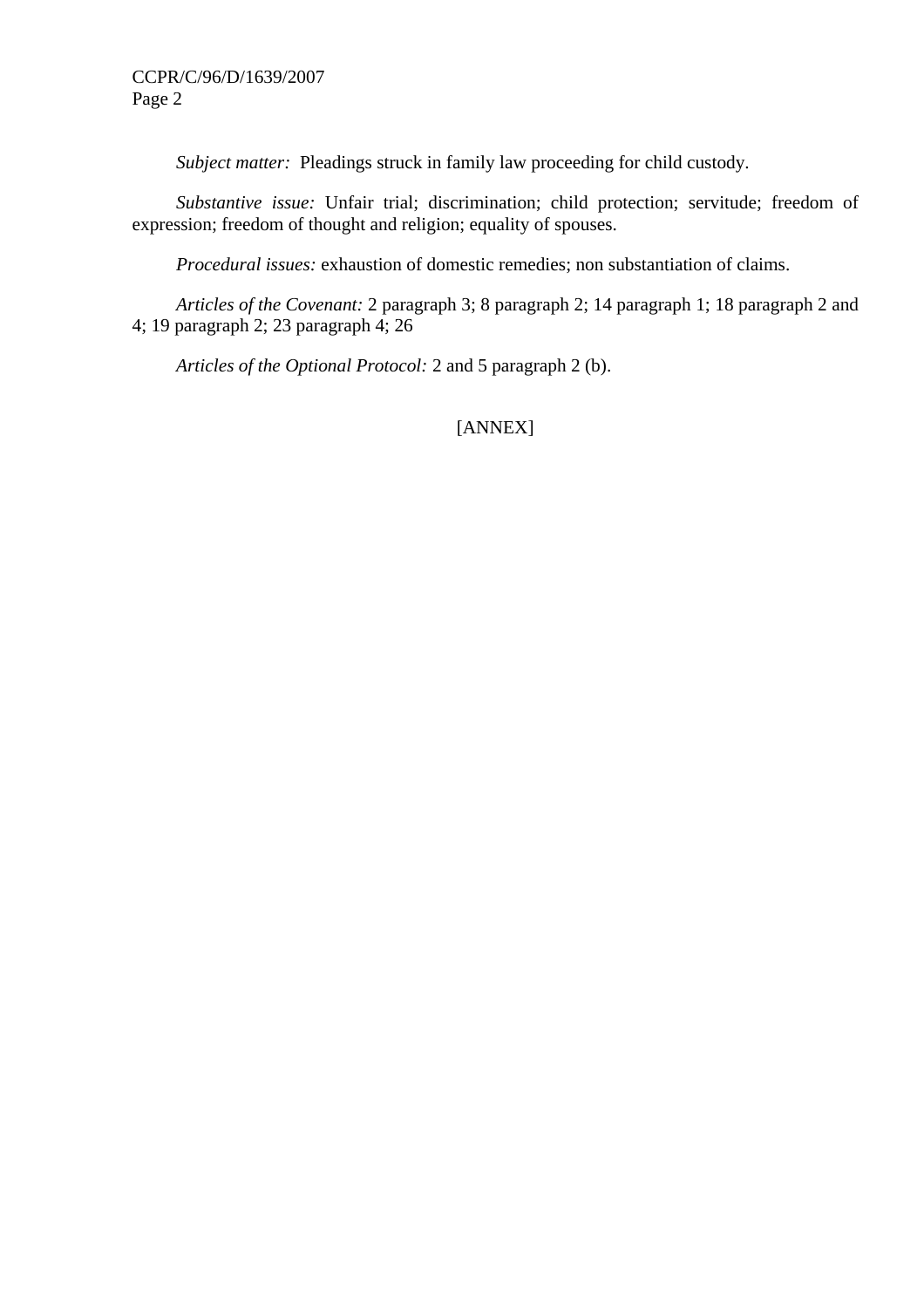#### **ANNEX**

## DECISION OF THE HUMAN RIGHTS COMMITTEE UNDER THE OPTIONAL PROTOCOL TO THE INTERNATIONAL COVENANT ON CIVIL AND POLITICAL RIGHTS

Ninety-sixth session

#### concerning

#### **Communication No. 1639/2007[\\*](#page-2-0)**

| Submitted by:          | Mr. Peter Zsolt Vargay (represented by Dr. Istvan<br>Barbalics) |
|------------------------|-----------------------------------------------------------------|
| Alleged victim:        | The author                                                      |
| State party:           | Canada                                                          |
| Date of communication: | 9 October 2007 (initial submission)                             |

The Human Rights Committee, established under article 28 of the International Covenant on Civil and Political Rights,

Meeting on 28 July 2009

Adopts the following:

#### **DECISION ON ADMISSIBILITY**

1. The author of the communication is Mr. Peter Zsolt Vargay, a Hungarian national born in 1969. He claims to be a victim of a violation, by Canada, of his rights under articles 2(3); 8(2);  $14(1)$ ;  $18(2)$  and  $(4)$ ;  $19(2)$ ;  $23(4)$  and  $26$  of the Covenant. The author is represented by Dr. Istvan Barbalics. The Optional Protocol entered into force for the State Party on 19 May 1976.

#### **The facts as presented by the author**

 $\overline{a}$ 

2.1 The author and Agnes Vargay had a child, named Tamara Vargay, born on 7 March 2001. They subsequently married on 21 April 2001 in Hungary. On 20 February 2004, they, together

<span id="page-2-0"></span><sup>\*</sup> The following members of the Committee participated in the examination of the present communication: Mr. Abdelfattah Amor, Mr. Mohammed Ayat, Mr. Prafullachandra Natwarlal Bhagwati, Ms. Christine Chanet, Mr. Ahmad Amin Fathalla, Mr. Yuji Iwasawa, Ms. Helen Keller, Mr. Rajsoomer Lallah, Mr. Lazhari Bouzid, Ms. Zonke Zanele Majodina, Ms. Iulia Antoanella Motoc, Mr. Michael O'Flaherty, Mr. José Luis Pérez Sanchez-Cerro, Mr. Rafael Rivas Posada, Sir Nigel Rodley, Mr. Fabian Omar Salvioli, Mr. Krister Thelin and Ms. Ruth Wedgwood.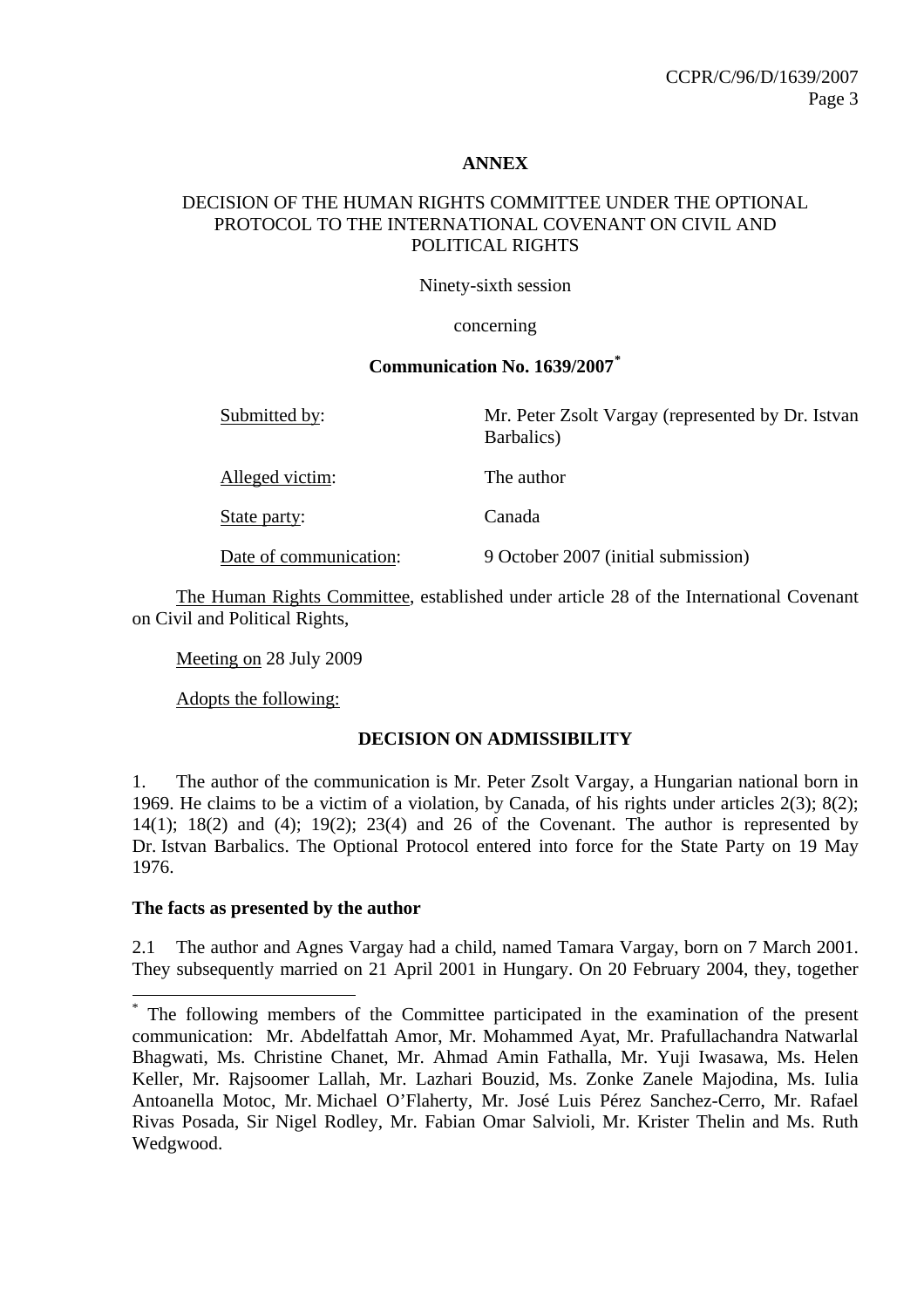$\overline{a}$ 

with the child, arrived in Toronto, Ontario (Canada). The spouses' relationship had deteriorated along the years. On 9 April 2004, the spouses had an argument. The following day, Mrs Vargay left their home with the child. The author has not seen his daughter since.

2.2 On 13 April 2004, she initiated proceedings regarding the custody and support for the child. The Ontario Court of Justice issued a temporary order on 14 April 2004, granting Mrs Vargay interim custody of the child, without prejudice to the respondent's rights on return of motion, and restraining the respondent from harassing, molesting or annoying the applicant. The order also specified that the child was not to be removed from the State of Ontario. On 11 May 2004, the author requested the Court to dismiss the claim. He also requested joint custody of the child, access to the child and disclosure of information about her education, health and welfare. On 13 May 2004, Mrs Vargay amended her claim and requested the Court to grant her sole custody of the child; to prohibit the author's access to their daughter; to order the author to pay for child and spousal support; and to issue an order restraining the author from molesting, annoying, harassing and communicating with or coming within 500 meters near her and the child. The Ontario Court acceded to Mrs Vargay's claim and ordered the author to produce copies and records from 2003 to May 2004 of his bank accounts in Hungary; and to produce updated bank statements of his accounts from February to May 2004. The Court gave Mrs Vargay interim custody of the child and the author, interim access to the child.

2.3 On 21 May 2004, Mrs Vargay made an amendment to her financial statement and estimated her needs to 727 CAD per month. On 15 July 2004, the Court ordered the author to provide Mrs Vargay with copies of all records for 2003 and 2004 concerning his business and personal accounts in Hungary as well as proof of the status of his partnership in a computer company he owned in Hungary. The Court authorized the author's access to his child for 3 hours a week under supervision. According to the author, the banks in Hungary gave valid certificates about the balance of his bank accounts. Moreover, the author's father, who is the other owner of the company wrote a letter to the judge stating that the company was making negative profit, had only one part-time employee and had no assets. The Court insisted that the author should provide proof of the status of his partnership in the company. The author refused to disclose the requested information without the other owner's permission. As he did not obtain such permission, the author kept refusing to respond to the Court's request. On 7 October 2004, the Court decided that, if the author failed to provide this information, Mrs Vargay might bring a motion. The Court also ordered the author to provide a job search list.

2.4 The author claims that he provided the Court with documents showing the efforts made to fulfil the Court's request. However, on 27 January 2005, the Court ordered that the author's Answer be struck, that Mrs Vargay should have final custody of the child and that the author should pay both child and spousal support commencing 9 April  $2004<sup>1</sup>$  $2004<sup>1</sup>$  $2004<sup>1</sup>$ .

2.5 When trying to appeal the striking order, his lawyer was informed that one of the parties had to reside in Ontario for the Court to be declared competent<sup>[2](#page-3-1)</sup>. As the author no longer resided

<span id="page-3-0"></span><sup>&</sup>lt;sup>1</sup> Answer can be struck pursuant to Rule 15(5) of the Canadian Family Law Act.

<span id="page-3-1"></span> $2$  The pleadings had been struck. Therefore a whole new procedure had to be restarted. For this purpose, the author or his wife had to prove residency in Ontario.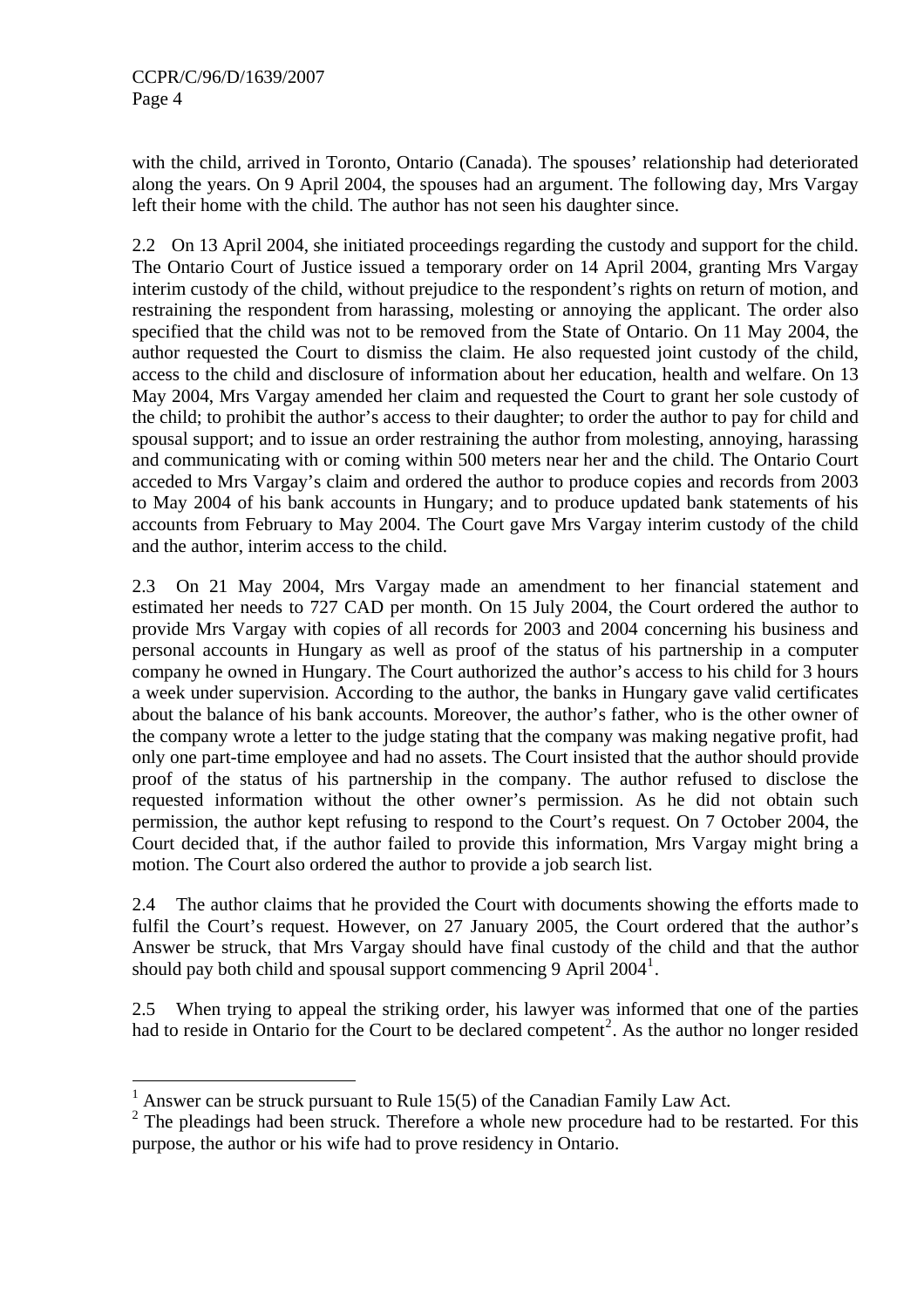in Ontario, he needed to obtain a declaration of residency from Mrs Vargay. He failed to obtain such declaration and was therefore not entitled to appeal the Ontario Court's order.

# **The complaint**

3.1 The author considers that the State Party has violated his right to fair trial and equality of arms under article 14, paragraph 1. He alleges that the Ontario Court of Justice did not take into account the valid marriage contract, which was in force between the parties and which recognized the applicability of Hungarian law and the jurisdiction of Hungarian Courts for any disagreement arising from the contract itself. He considers that the Court prevented him from being heard and from appealing its decision. He adds that the non-disclosure of the documents requested by the Court resulted from acts beyond his control, namely the negative decision by the co-owner regarding his partnership in the computer company. He further considers that the Court's decision was based only on the other party's arguments and that it lacks reasoning as regards the amount that he was ordered to pay for child and spousal support. The author also considers that the Court acted in a discriminatory manner and therefore alleges a violation of article 26 of the Covenant.

3.2 A violation of article 2, paragraph 3 is said to have occurred in that the author was prevented from filing an appeal against the Ontario Court's decision. The author submits that Mrs Vargay did live in Ontario when the appeal was brought, but she took advantage of her right not to disclose her address. He also submits that the decision of the Court was unfair, as the nondisclosure of the documents requested by the Court resulted from conducts that were beyond his control. He concludes that due to shortcomings in Canadian legislation, he had no access to an effective legal remedy.

3.3 The author alleges a violation of his rights under article 8, paragraph 2 of the Covenant stating that the errors made by the Ontario Court in estimating his income would put him in a situation of servitude because all the money he could possibly earn must be transferred to his child and wife for their support. His estimated income was calculated by the Court based on the income of mathematicians with a Canadian degree and 15 years of work experience in Canada, which is not his case since he just arrived in the country. On this ground, the author also claims a violation of article 26 of the Covenant.

#### **State Party's observations on admissibility and merits**

4.1 In its observations dated 7 July 2008, the State Party challenges the admissibility of the communication for non-exhaustion of domestic remedies, incompatibility with the provisions of the Covenant and non-substantiation. Should the Committee declare the communication admissible, the State Party considers that the communication is without merits and groundless.

4.2 According to the State Party, the author has failed to exhaust all available domestic remedies. It is the Human Rights Committee's constant jurisprudence to consider that the author must exercise due diligence in the pursuit of available remedies. In the present case, the author has failed to exercise due diligence despite the availability, in the domestic family legislation of the Province of Ontario, of specific mechanisms to address complaints such as the author's. According to the State Party, the author's lawyers attempted to get him to file the required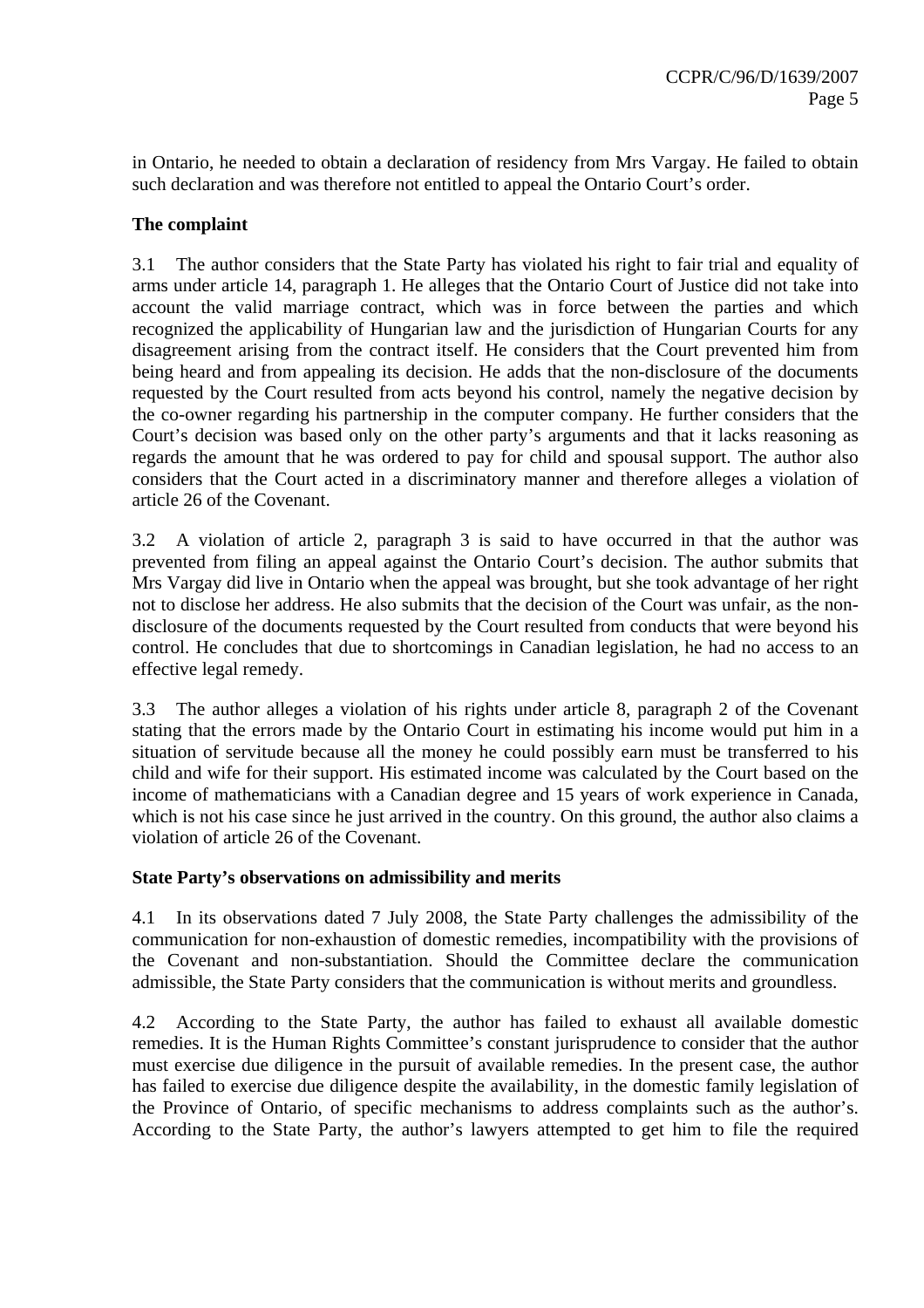material so that his Answer would not be struck, and to get instructions from the author in order to commence the appeal within the statutory deadlines. However, the author appeared not to have responded to his lawyers' requests nor did he take measures on his own behalf to exhaust the remedies available.

4.3 An appeal from a decision of the Ontario Court of Justice in a family law proceeding may be sought at the Superior Court of Justice. Further appeals from decisions of the Superior Court are available to two higher levels of court (the Ontario Court of Appeal and the Supreme Court of Canada), although leave may be required. In order to start an appeal from a Final Order of the Ontario Court, a party must within 30 days serve a Notice of Appeal on the other party affected by the appeal. Then, within ten days of serving the Notice of Appeal, the party must file it with the Court. The Law also provides that a case must be started in the municipality where a party resides, or, if custody and access of a child is in issue, in the municipality where the child ordinarily resides. In order to commence an appeal in the Toronto Superior Court of Justice, the author had to demonstrate that he or Mrs Vargay resided in Toronto. Mrs Vargay's lawyer was willing to provide a sworn statement that Mrs Vargay resided in Toronto. However, the author took no steps to contact Mrs Vargay's lawyer, nor did he seek an extension of the time period for filing an appeal.

4.4 With regard to the author's allegations of lack of equality of arms under articles 14 paragraph 1 and 26 of the Covenant, the State Party submits that the Covenant rights are protected in the Canadian Constitution, which is the supreme body of Law in Canada. Any law that is inconsistent with the provisions of the Constitution is of no force or no effect. The Canadian Charter of Rights and Freedoms is part of the Canadian Constitution and provides for the right to fair trial, equality of arms and prohibition of all forms of discrimination. The author could have applied to a court for a Charter remedy. The State Party emphasizes that the Committee against Torture has recognized that constitutional challenges to legislation are available and effective remedies in Canada. The author's doubts about the effectiveness of domestic remedies do not absolve him from exhausting them.

4.5 The State Party claims that the author's allegations under articles 2 paragraph 3, and 8 paragraph 2 are incompatible with the provisions of the Covenant. In the alternative, these allegations are inadmissible on the grounds of non-substantiation. With regard to article 2 paragraph 3, the State Party understands the author's claim as an attempt to invoke it as an independent right. Article 2 does not establish independent rights but instead impose duties on the State parties based on the rights recognized in the Covenant. Under article 2, the right to a remedy arises only after a violation of a Covenant right has been established. In the alternative, should the Committee choose to examine article 2 in the light of the author's allegations, it maintains that the principle of an effective remedy is tied to the principle of exhaustion of domestic remedies and therefore, the author failed to substantiate his allegation that Canada did not fulfil its obligation under article 2 paragraph 3 of the Covenant.

4.6 With regard to article 8 paragraph 2, it is the State Party's position that neither an obligation to pay child support, in accordance with Canadian Law, nor an obligation to pay spousal support constitutes "servitude" as prohibited in article 8, paragraph 2 of the Covenant. Every parent has an obligation to provide financial support for his or her child during the child's infancy. The Canadian Child Support Guidelines provide standard amounts that a non-custodial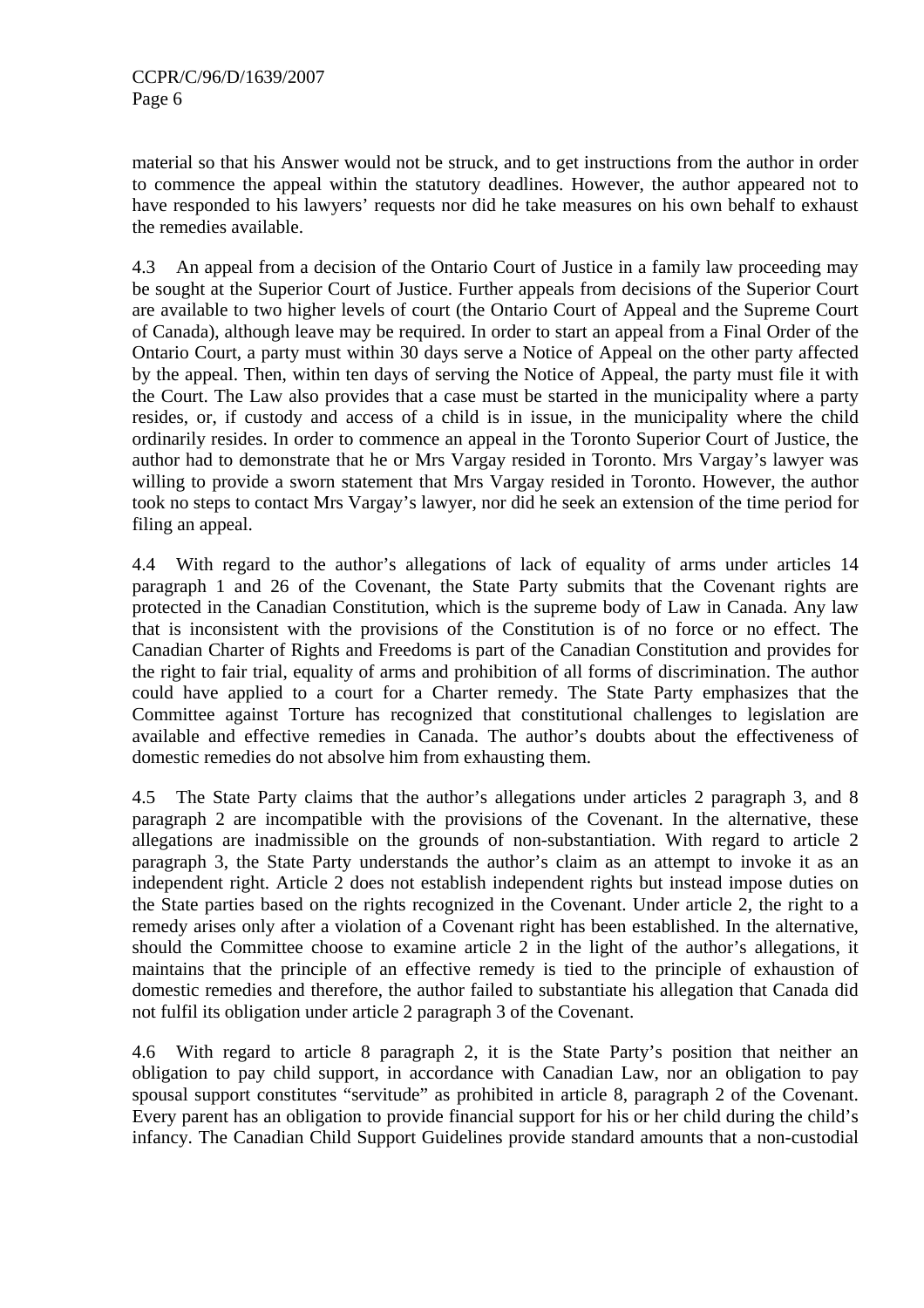parent must pay, based on the parent's annual income and the number of children subjected to the order for support. If the parent does not provide the Court with proof of his or her income or if the court does not accept that the parent's income reflects his or her ability to pay, a court has the authority to impute a parent's income to such an amount that the parent is deemed capable of earning, based on his or her level of education and market salary. In Mrs Vargay's case, she has limited education, speaks little English and has a young child to take care for. A spousal support is therefore necessary. The factual requirements for servitude imply something more repressive than the author is alleging. The State Party therefore requests that the Committee considers this part of the communication incompatible *ratione materiae* with the provisions of the Covenant. In the alternative, the State Party submits that the author has failed to substantiate his allegations, as the author has not taken any steps to comply with his legal obligation to pay monthly child support. The author could not have suffered any financial detriment since he never complied with the Court's order.

4.7 The State Party takes the position that the author has not sufficiently substantiated, for the purpose of admissibility, his allegations with respect to articles 14 paragraph 1, and 26 of the Covenant. Article 14 of the Covenant guarantees procedural equality and fairness only. It cannot be interpreted as ensuring an absence of error on the part of the competent tribunal. The author does not allege any partiality or lack of independence on the part of the courts. In regards to the author's submission that the Court mistakenly ignored a marriage contract between the author and Mrs Vargay, the State Party maintains that it is up to the domestic courts to review evidence before them and to determine the appropriate weight to give to each piece of evidence.

4.8 The State Party submits that the striking of the author's Answer in the family law proceedings in no way constitutes a denial of justice. Moreover, the author has not demonstrated that he has been treated differently than any other party to a family law proceeding in the Province of Ontario. Equality of arms means that the same procedural rights are to be provided to all parties unless distinctions made are based on law and can be justified on objective and reasonable grounds. Any disadvantage the author suffered was due solely to his failure to comply with the requirements of the law to provide financial disclosure, as well as his failure to participate in the Court hearing on 27 January 2005. The State Party firmly believes in the importance of full financial disclosure in family law proceedings involving support claims. A party who fails to comply with a disclosure order risks being held in contempt and having his or her pleadings struck with costs. The author was given eight months to disclose this information and still did not take any step to provide the necessary disclosure or to provide sufficient evidence to convince the family judge that he was unable to obtain the necessary information despite his lawyer's repeated requests. As for the author's attendance in court, he did not appear to have given advance notice to his lawyer nor did he seek to make a request to the Court to have the matter adjourned until such time as he was able to return to Toronto. Further, the author's subsequent inability to obtain a hearing where he could appeal the Final Order was due to his failure to contact Mrs Vargay's lawyer to obtain the necessary affidavit stating that Mrs Vargay still resided in the jurisdiction.

4.9 The State Party argues that the author alleges, without further explanation, that his right to equality before the law, as protected by article 26 of the Covenant has been violated. As demonstrated above, the author has failed to demonstrate that he was treated differently than any other party to a family law proceeding in Ontario.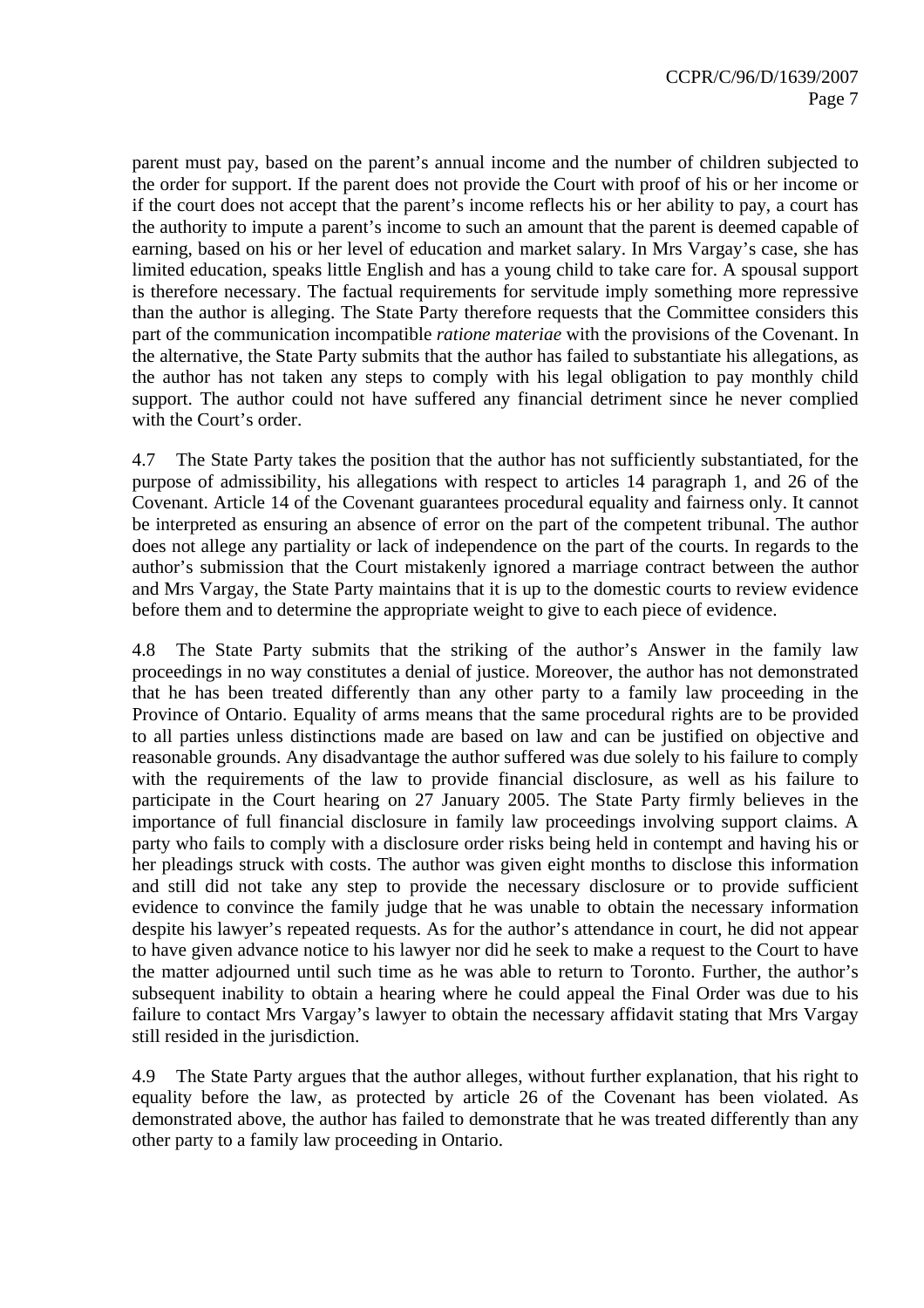## **Author's comments on the State party's observations**

5.1 In his comments to the State Party's observations, the author adds, that the State Party has violated articles 18, paragraphs 2 and 4; 19, paragraph 2; and 23, paragraph 4. The author alleges that his rights under article 18 paragraph 4 have been violated because he has never been given access to his daughter since his wife left the family home on 9 April 2004. Moreover, the author considers that his rights under articles 18 paragraph 2 and 19 paragraph 2 were violated on the grounds that Mrs Vargay has received state-funded counsel in her family law matter; Mrs Vargay has sought spousal support from her husband in order to benefit from social assistance benefits and therefore the author felt obliged to express himself during the hearing to protect his own rights. Moreover, his Answer was struck in the family law proceedings and therefore he was denied his right to express himself. At the same time, the author claims that the situation he found himself into where he was forced to communicate with his lawyer's wife in order to obtain a declaration of residency constitutes a violation of his right under article 18 paragraph 2. Finally, the author claims that the State Party has violated article 23, paragraph 4 by denying him access to his child without any valid reason.

5.2 On 19 September 2008, the author requests the Committee to be granted temporary access to his child until the Committee makes a decision on the merits. In addition to the arguments already developed in his initial submission, the author states that the domestic remedies were neither available nor effective. The author failed to contact his wife's lawyer to obtain a declaration of residency because he did not wish to do so. He quotes the Canadian Rules of Professional Conduct which prohibits a lawyer of one of the parties from being engaged in direct coordination, negotiation and bargaining with the client of the other party. The author did not wish to contradict the Rules of Professional Conduct and therefore, decided not to request the declaration of residency to Mrs Vargay's lawyer. The author adds that his lawyer contacted his wife's lawyer to obtain the declaration, however, Mrs Vargay's lawyer interrupted the process as he wished to deal directly with the author and not with his lawyer. Since the author refused, no declaration was obtained and the appeal was barred. Mrs Vargay could have appealed the Ontario Court of Justice's judgement but the author could not, which is a violation of the equality of arms principle. The mere fact that the author was forced to communicate with his wife's lawyer constitutes *per se* a violation of his freedom of thought and expression<sup>[3](#page-7-0)</sup>. In the author's opinion, the Ontario Court of Justice acted partially during the proceedings. The allocation of spousal support to his wife, who had been living in Canada for a year at the time of the initial submission and had taken English classes was not justified. This contravenes the principle of independence of judges. The allocation of spousal support also serves the definition of servitude and violates the right to equality of spouses $4$ .

5.3 With regard to the leave to appeal before the Ontario Court of Appeal and the Supreme Court of Canada, the author considers them as "extraordinary remedies" which do not need to be exhausted. They are processes in respect of which the court has discretion to grant or not to grant the remedy. With regard to constitutional challenges, they are also to be qualified as extraordinary remedies as confirmed by the jurisprudence of the European Court for Human Rights. Constitutional challenges imply a change of legislation and do not relate to a specific

<span id="page-7-0"></span><sup>&</sup>lt;sup>3</sup> The author refers to articles 18 paragraph 2 and 19 paragraph 2 of the Covenant

<span id="page-7-1"></span><sup>&</sup>lt;sup>4</sup> The author refers to article 23 paragraph 4 of the Covenant.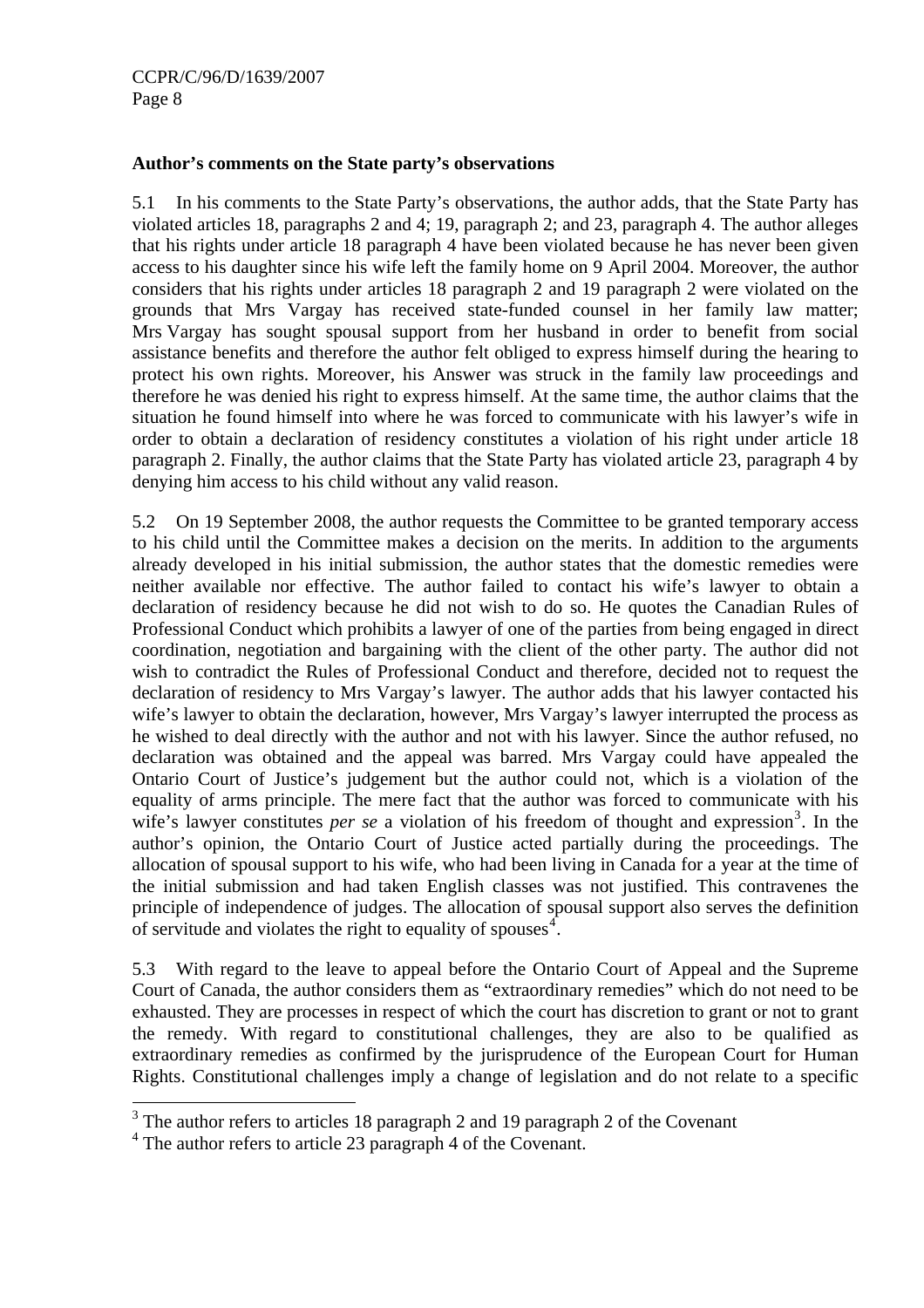case but to a problem deriving from a concrete case. Therefore, it cannot be considered an ordinary remedy.

5.4 The author considers that the striking of his pleadings and the violations deriving from it might be in conformity with Canadian law but not with the Covenant. He is not in a position to find an effective remedy for violations which are in conformity with Canadian law. The fact that the law imposes a serious disadvantage on a group, and is equally applied to everybody within the group, does not mean a lack of discrimination, but only that the entire group suffers an equal degree of discrimination. He considers that he did not fail to provide the financial statements requested by the Court. The financial information was available and only pieces were missing that were not necessary for the decision. The complete bookkeeping and all the bank account statements of the company were missing because the other owner of the company had denied his request to issue them. With the information provided, the judge could have estimated the amount of his income. He claims good faith in trying to obtain the necessary financial documents. The State Party itself recognized that the documents had been requested but did not arrive in time. This good faith should have been taken into account and not led to the author's disqualification of the proceedings. With regard to his appearance in Court, the author emphasizes that both parties have to be present at the hearing. This implies that he or his legal representative should appear before the judge. In the author's situation, his lawyer was present during the hearing. The non-appearance in Court was in any case not among the reasons for his disqualification.

5.5 The author argues that the impossibility for him to challenge the legality of the decision puts him in a state of servitude where he has to work for another person and has no access to his child and no supervision over her education and religious choices. This violates his right to effective remedy and constitutes a denial of justice. The author also claims that the judgement of the Ontario Court of Justice has not been made public.

5.6 The State Party stated that the author had not "demonstrated that he has suffered any detriment as a result of the support order since, to date, he has not taken any steps to comply with the order". The author considers, on the contrary, that he paid a serious price for fighting the Ontario Court's judgement, as a result of which, his health has deteriorated. In addition, he has not seen his child for several years, which should in itself demonstrate the detriment caused by the judgement. The only motive to deprive the author of his right to see his child should depend on whether he has ever harmed his child. This should not, according to the author, depend on his possible failure in the proceedings.

5.7 The State Party has argued that article 2 paragraph 3 could not be invoked independently. The author agrees and emphasizes that he has never intended to raise it separately but in conjunction with the violation of the articles mentioned in his claim.

#### **Additional submission by the State Party**

6.1 In its supplementary response dated 9 February 2009, the State Party addresses in particular the author's allegations in respect of articles 18 paragraph 4; 19 paragraph 2 and 23 paragraph 4 of the Covenant.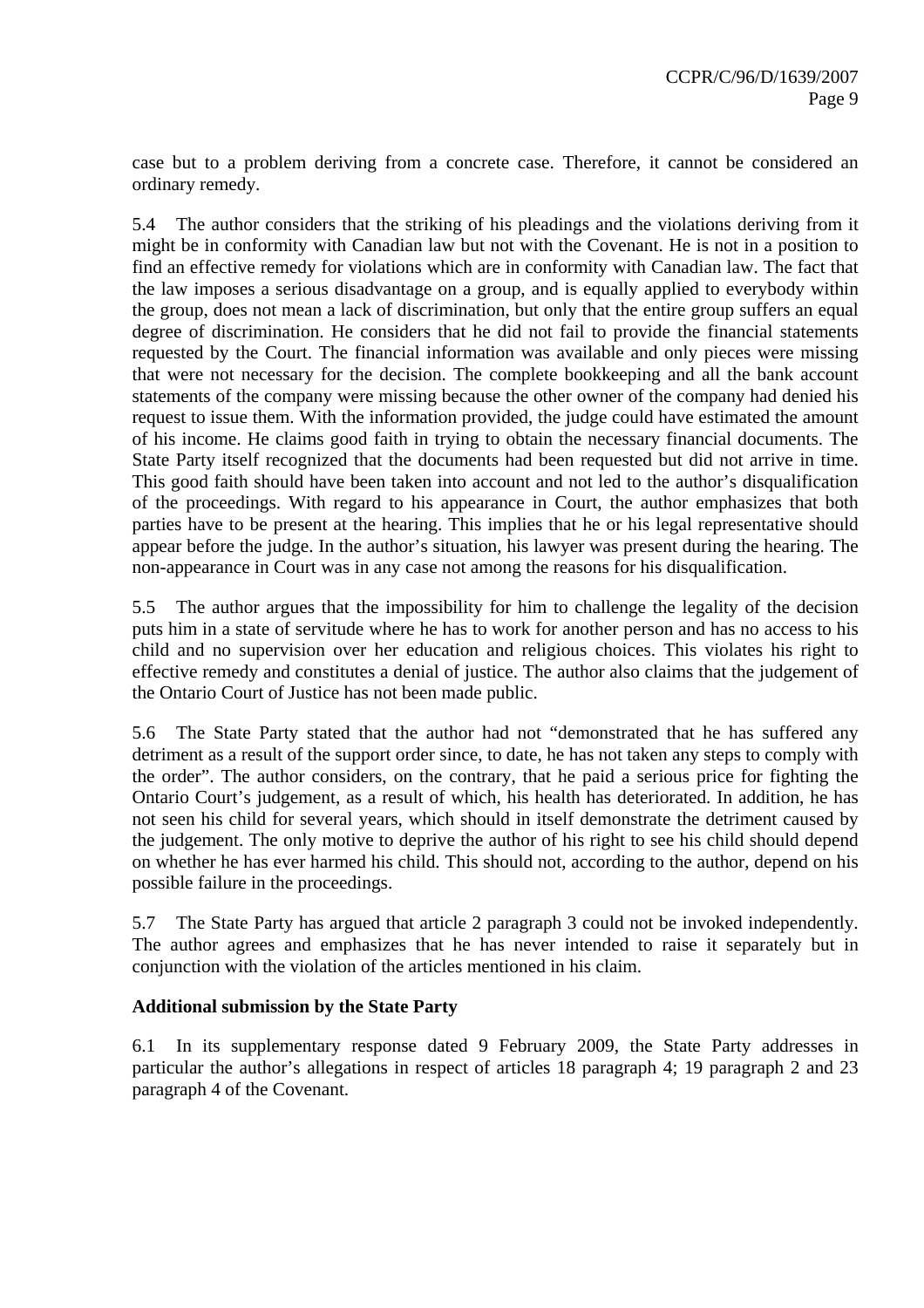6.2 With regard to the author's argument that his rights under article 18 paragraph 4 have been violated because he does not have access to his daughter, the State Party emphasizes that there was no order made as to access by the author to his child. The author could have established regular access with his daughter, as was initially ordered by the Court. His current lack of access is based on his own actions, including his failure to make the arrangements for supervised visits, and ultimately his decision to leave the jurisdiction of Ontario, while court proceedings were ongoing and without giving sufficient instructions to his counsel. This resulted in the Final Order containing no order as to the author's access to his daughter. The author's current lack of participation in his daughter's moral or religious instruction is not a result of any action taken by Canada. It is also still open to the author to return to Ontario to attempt to appeal the Final Order to obtain access to his daughter. For those reasons, the State Party considers that the author has failed to establish a violation of article 18, paragraph 4 of the Covenant and requests the Committee to declare this part of the communication inadmissible.

6.3 The State Party considers that the author's allegation under article 19, paragraph 2 is inadmissible on the grounds of incompatibility with the provisions of the Covenant. In the alternative, the author's claim under article 19 paragraph 2 is inadmissible on the grounds of non-substantiation. According to the State Party, the author includes in the violation of article 19, paragraph 2, the provision of legal aid to Mrs Vargay and not to him, the allowance of social assistance to Mrs Vargay and not to him, and the striking of his Answer during the proceedings. The State Party observes that the availability of legal aid and the requirement to pursue support from a former spouse fall outside the scope of freedom of expression. The author appears to be alleging that the requirement obliged him to respond and his freedom of expression was thus violated. However, the requirement, which exists to ensure the integrity of the social assistance scheme, does not amount to a situation of forced expression. The author was not compelled to express himself. On the third ground, the State Party recalls that several jurisdictions in Canada permit a court to strike a party's pleadings on the basis of inadequate financial disclosure. Such measure is considered the "ultimate sanction" against an uncooperative party. In order to make such a ruling, there must be clear evidence of deliberate default and a complete disdain for orders of the court. Freedom of expression does not, according to the State Party, encompass the freedom to express oneself in any forum and in any manner that one desires. The author is free to express himself in any forum including the court so long as he does so according to the rules which are in place to ensure fair and effective proceedings. The allegations relating to freedom of expression are therefore incompatible *rationae materiae* with the provisions of the Covenant. In the alternative, the restrictions imposed on the author's freedom of expression are justified under article 19 paragraph 3 and are necessary to achieve legitimate purposes.

6.4 As for the author's allegation that the State Party has violated his right under article 23 paragraph 4 by denying him access to his child without any valid reason, the State Party states that the initial order from the Court granted the author access to his child. Despite the Order of the Ontario Court of Justice, it appears that these visits never occurred. On July 2004, a further interim Order was made granting the author weekly supervised access to the child to commence as soon as arrangements were made with the supervised access centre. It appears that no steps were taken to arrange the access since a subsequent order was issued reminding the parties of the arrangements to be made. The author argues that he was denied access to his child due to his failure to provide financial information to the court. According to the State Party, every parent has an obligation to provide financial support for their child during his or her infancy. Canadian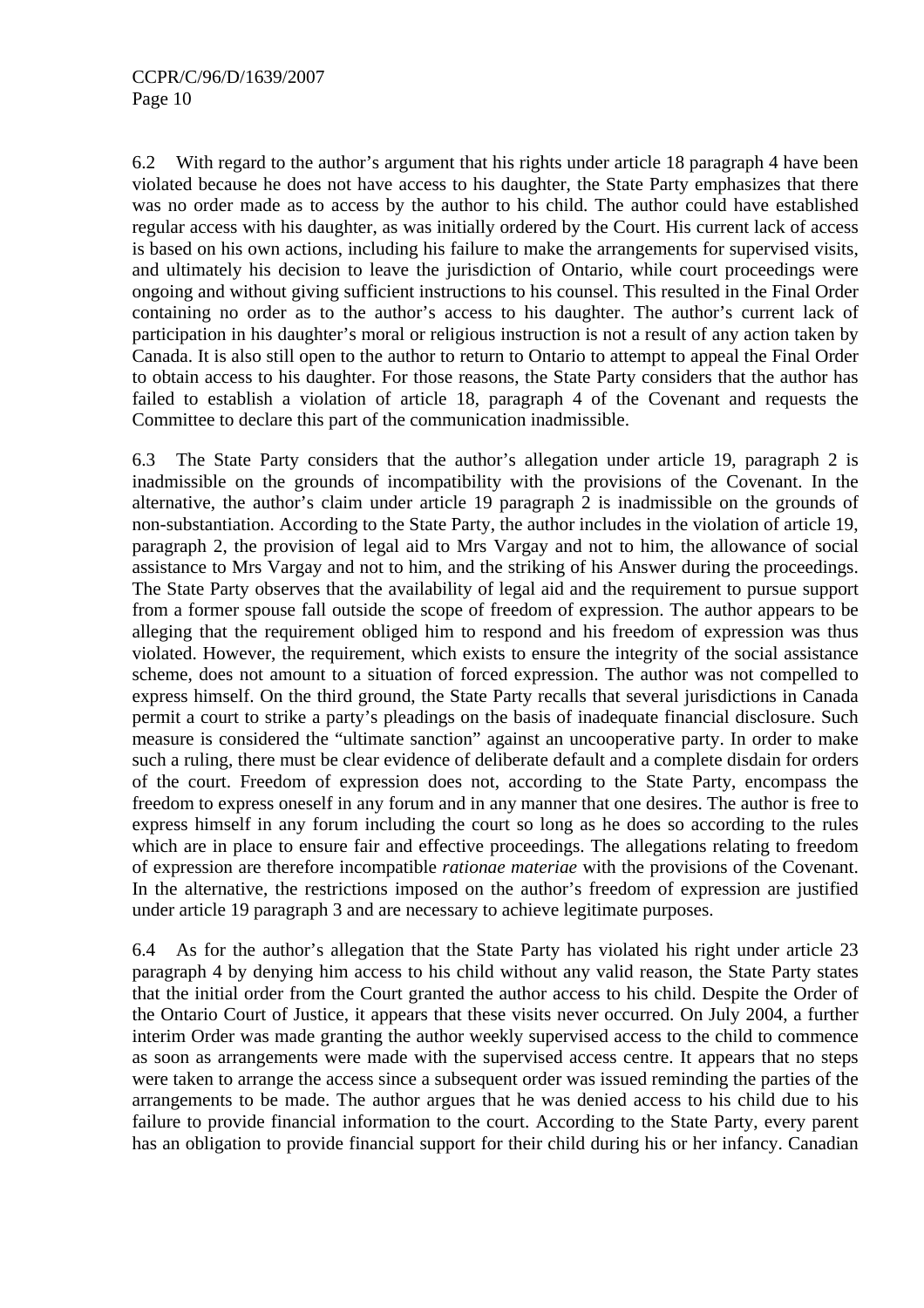courts have held that the obligation to pay child support is unconditional. However, a child's right to support is independent of a child's right to access, and an access parent may not be denied visits with his or her child by reason only of his or her failure to pay child support. Moreover, since the best interests of children are never static, custody and access orders are never final. If the author wishes to establish access with his daughter in the future, he will need to take the necessary steps to challenge the Final Order<sup>[5](#page-10-0)</sup>. The State Party therefore submits that the author has failed to establish any violation of article 23 paragraph 4 of the Covenant and asks the Committee to declare this part of the communication inadmissible.

# **Issues and proceedings before the Committee**

## **Consideration of admissibility**

 $\overline{a}$ 

7.1 Before considering any claim contained in a communication, the Human Rights Committee must, in accordance with rule 93 of its rules of procedure, decide whether or not the communication is admissible under the Optional Protocol to the Covenant.

7.2 The Committee notes, as required by article 5, paragraph 2 (a) of the Optional Protocol, that the same matter is not being examined under any other international procedure of investigation or settlement.

7.3 The Committee takes note of the author's claims that the decision of the Ontario Court of Justice dated 27 January 2005 to give Mrs Vargay custody of the child and order the author to provide child and spousal support violated a number of his rights under the Covenant. The Committee, however, notes the State Party's argument that the author failed to appeal the Court's decision and that such failure can only be attributed to his own behaviour. The Committee also notes that, the author's claims regarding the conduct of the Court, have not been brought before the domestic authorities either. The Committee further notes the State Party's argument that the author is still in a position to request access to his daughter. While it is true that local remedies must only be exhausted to the extent that they are both available and effective, it is an established principle that authors must exercise due diligence in the pursuit of available remedies<sup>[6](#page-10-1)</sup>. The author's doubts or assumptions about the effectiveness of domestic remedies do not absolve him from exhausting them<sup>[7](#page-10-2)</sup>. The Committee considers that in the present case, the author has failed to demonstrate that he has exhausted all available domestic remedies. The Committee concludes that the requirements of article 5 paragraph 2 (b) of the Optional Protocol have not been met.

<span id="page-10-0"></span><sup>5</sup> Children's Law Reform Act, R.S.O. 1990, c. C. 12, ss.20, 24.

<span id="page-10-1"></span> $6$  N.A.J v. Jamaica, Communication 246/1987, adopted on 11 July 1988; Dwayne Hylton v. Jamaica, Communication 407/1990, adopted on 8 July 1994; A.P.A. v. Spain, Communication 433/1990, adopted on 25 March 1994; D.B.B v. Zaire, Communication 463/1991, adopted on 8 November 1991; Jagjit Singh Bhullar v. Canada, Communication 982/2001, adopted on 31 October 2006.

<span id="page-10-2"></span><sup>&</sup>lt;sup>7</sup> S.H.B v. Canada, Communication 192/1985, adopted on 24 March 1987; A. and S.N v. Norway, Communication 224/1987, adopted on 11 July 1988; R.L et al v. Canada, Communication 358/1989, adopted on 5 November 1991.